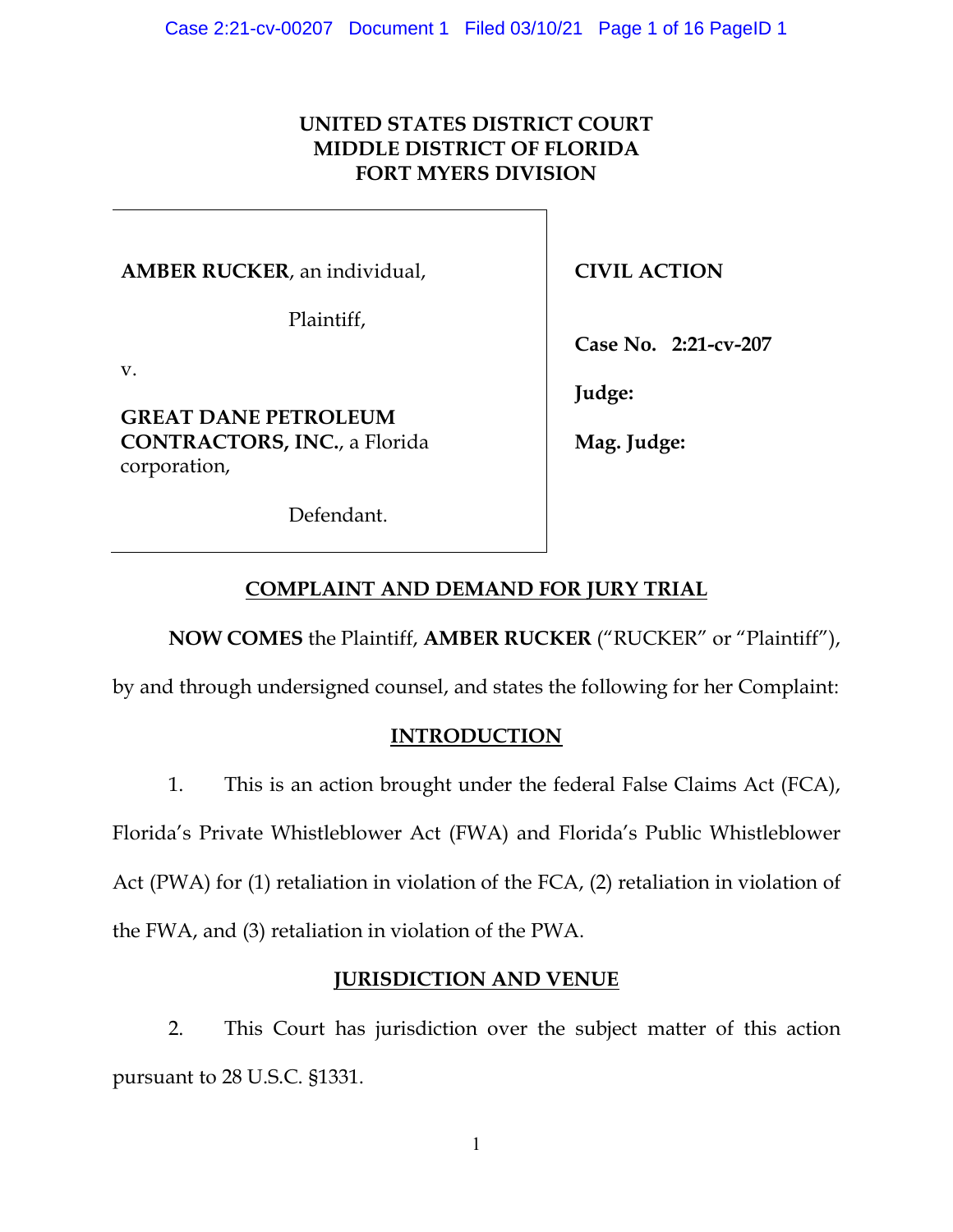#### Case 2:21-cv-00207 Document 1 Filed 03/10/21 Page 2 of 16 PageID 2

3. This Court has supplemental jurisdiction over Plaintiff's state law claims pursuant to 28 U.S.C. § 1367.

4. Venue is proper in the United States District Court for the Middle District of Florida because the Plaintiff worked in, and the Defendant conducts business in, and some or all of the events giving rise to Plaintiff's claims occurred in Collier County, Florida, which is within the Middle District of Florida. Venue is proper in the Fort Myers Division under Local Rule 1.02(b)(5) since Collier County is within the Fort Myers Division.

### **PARTIES**

5. Plaintiff, **AMBER RUCKER** ("**RUCKER**" or "Plaintiff") is an individual who domiciled in Collier County, Florida and was employed by the Defendant.

6. Defendant is a Florida corporation and employed the Plaintiff in Collier County, Florida. The Defendant is a private company that has contracts with federal, state and/or local governmental bodies and provides them services. The Defendant employs in excess of 10 employees and is an employer under the FCA and FWA.

### **GENERAL ALLEGATIONS**

7. The Plaintiff was employed by the Defendant as its CFO/Chairman's personal assistant, payroll administrator and acting human resources manager.

8. The Plaintiff began her employment with the Defendant in June 2012.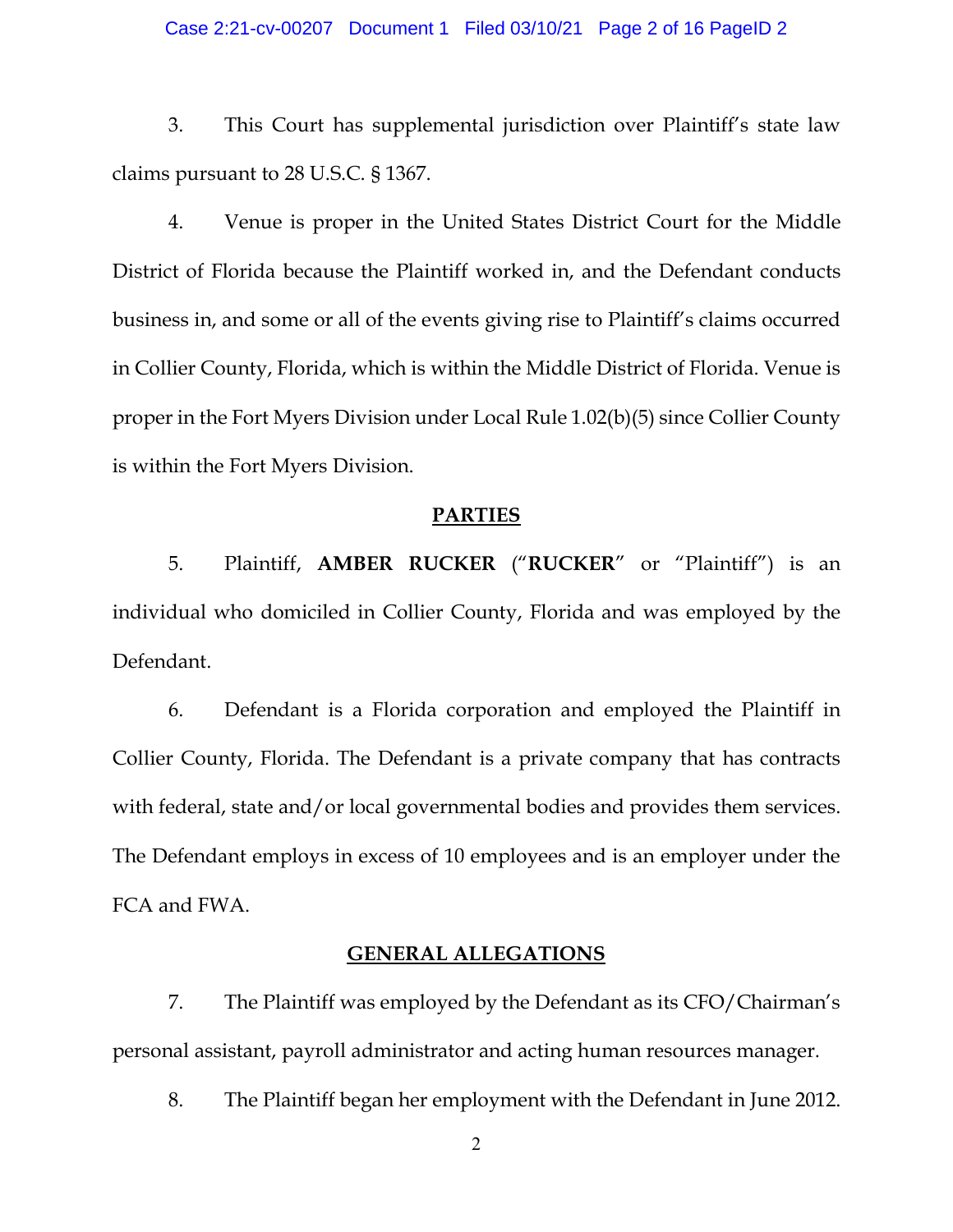### Case 2:21-cv-00207 Document 1 Filed 03/10/21 Page 3 of 16 PageID 3

9. During the course of her employment – and in particular, during the

months prior to her termination – the Plaintiff observed a wide range of illegal acts

being committed by the Defendant.

10. The Defendant's illegal acts that the Plaintiff observed and complained about include, but are not limited to:

- a. paying bribes to procure contracts (often within a competitive bidding process), including Steven Nale (President) bribing 7-11's project manager (Daniel Tubb) with expensive tactical equipment, family vacations, cash and other extravagant gifts in return for several millions of dollars' worth of contracts. In execution of these schemes, Juan Barcia witnessed Steven Nale giving Daniel Tubb a cash payment of \$5,000.00. Several gifts such as patio furniture, cash, and many other items were also given to Damon Bastin (Speedway's project manager) in return for contracts. Another project manager, Greg Webb (Chevron) was given season tickets to the Tampa Bay Buccaneers and a cruise in March 2017. John Falso (another 7-11 project manager) received college football playoff tickets and many other gifts throughout the years.
- b. allowing its principals to use the company credit card for personal use (including, for example, at adult entertainment clubs) and then illegally writing off the expenses as business-related, including the personal use of company credit card charges made by Steven Nale, Danielle Nale-Watkins, Shea Nale, Michael Balan, Juan Barcia, Robert Freeman and others. Items bought are a wide range of meals, vacations, a peloton bike, home remodeling, fuel for fishing boats, etc. All personal charges were hidden in job costs and or business expenses. The Defendant's Chairman/CFO always explained that Nale compensated himself and others by using the company credit card to avoid paying taxes,
- c. misrepresenting to its worker's compensation insurance carrier that it is a drug-free workplace in order to procure a discounted worker's compensation insurance premium when in fact it allowed employees to work while under the influence of controlled substances,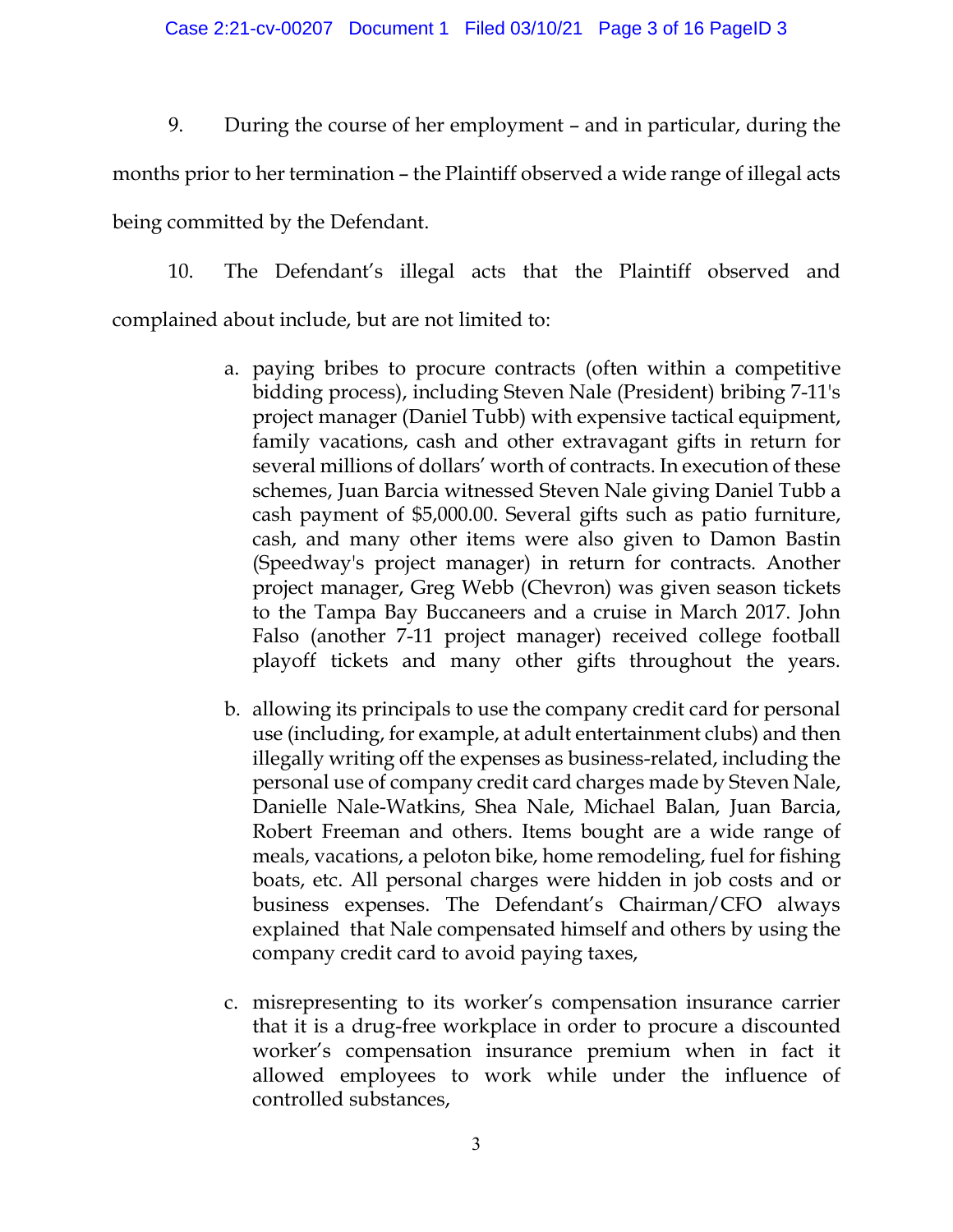- d. claiming and collecting \$2,850.500.00 million in federal PPP monies and then knowingly misusing those monies for purposes unintended by the federal program, while also approving employee leaves of absences but fraudulently "keeping them on the books" and even fraudulently altering payroll records to reflect fictitious payroll expenses for time not worked by employees, all in an effort to make it appear it had complied with the PPP's requirements when it knowingly had not, which the Plaintiff investigated, gathered evidence of, objected to and tried to stop,
- e. requiring customers to pay inflated or fictitious job costs fraudulently added to contracts and/or work orders, which inflated or fictitious costs were then illegally deducted as legitimate business expenses to evade taxes. In trying to halt these illegal practices, the Plaintiff provided many months of proof that Steven Nale, Danielle Nale-Watkins and Michael Balan were embezzling hundreds of thousands of dollars' worth of materials to remodel their homes, personal vacations, stolen time that had been paid weekly, meals, family flights, etc. The Plaintiff refused to process their bogus credit card charges against jobs, and,
- f. paying favorite employees, a grossly inflated per diem, rather than categorize such monies as wages, in order to evade paying required payroll taxes.
- 11. The Plaintiff complained of the above-referenced illegal acts numerous times verbally and in writing to the Defendant's CFO and the President. This included the Plaintiff sending a signed, written complaint and verbal complaint to the Defendant's Chairman/CFO on April 7, 2020, in addition to consistently objecting to such illegal practices.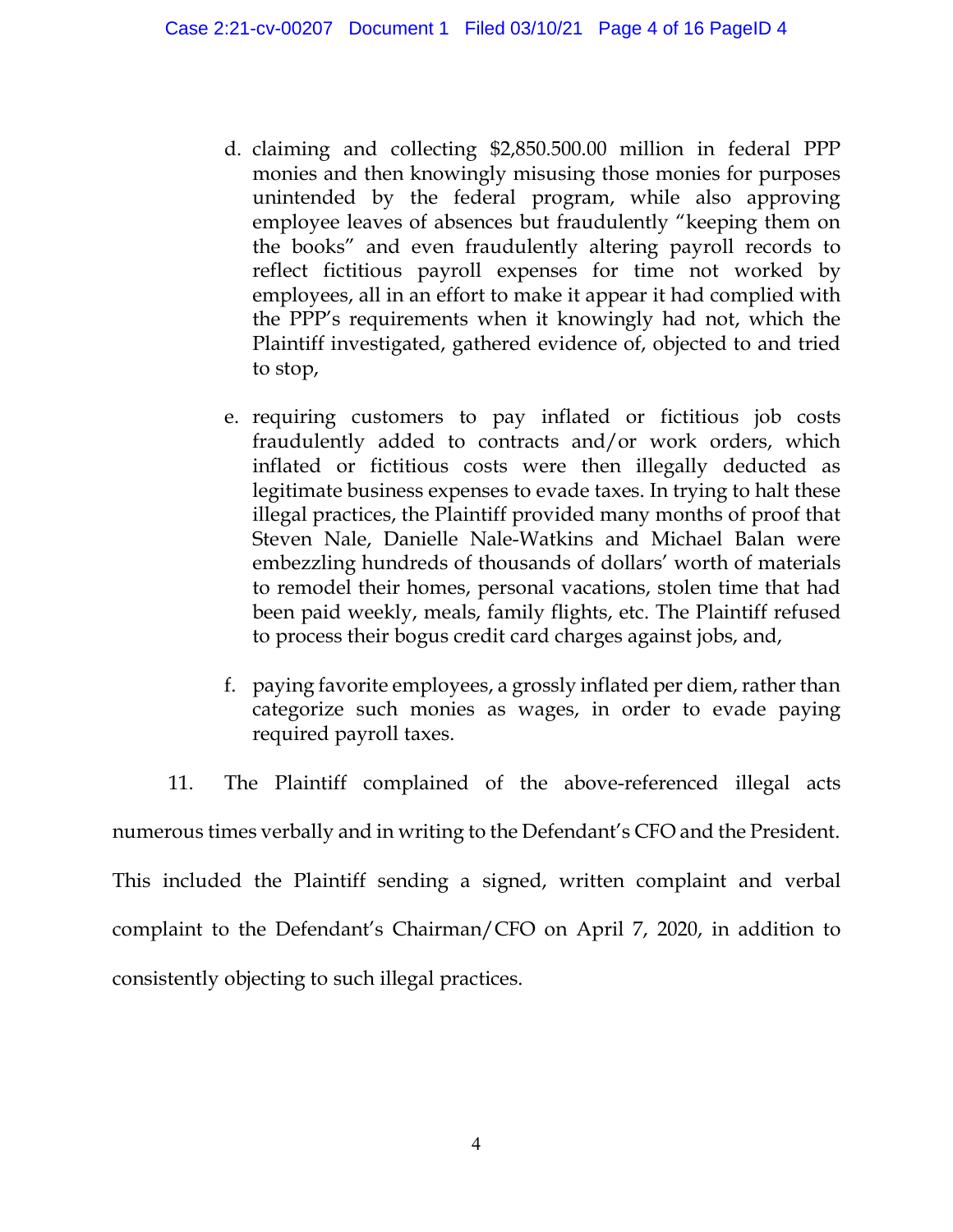#### Case 2:21-cv-00207 Document 1 Filed 03/10/21 Page 5 of 16 PageID 5

12. Instead of investigating her complaints and objections, just days after her last complaints, the Defendant abruptly placed her on paid administrative leave and then unbeknownst to her, terminated her on January 15, 2021.

13. As a direct and proximate result of objecting to and filing a complaint regarding the Defendant's violations of law, which included the Defendant fraudulently obtaining and retaining PPP monies, the Defendant subjected the Plaintiff to adverse employment action, to wit: her termination.

## **COUNT I – VIOLATION OF VIOLATION OF 31 U.S.C. § 3730(h): RETALIATION**

14. Plaintiff incorporates by reference Paragraphs 1-13 of this Complaint as though fully set forth below.

15. The Plaintiff, an employee, believed in good faith, and a reasonable employee in the same or similar circumstances would also believe, that Defendant was committing a fraud upon federal government agencies and other private entities.

16. Defendant was aware of Plaintiff's disclosure of its alleged misdeeds to her immediate supervisor and administrators.

17. Immediately thereafter, Plaintiff began to receive unsatisfactory performance reviews, reprimands, a hostile work environment, and adverse employment action.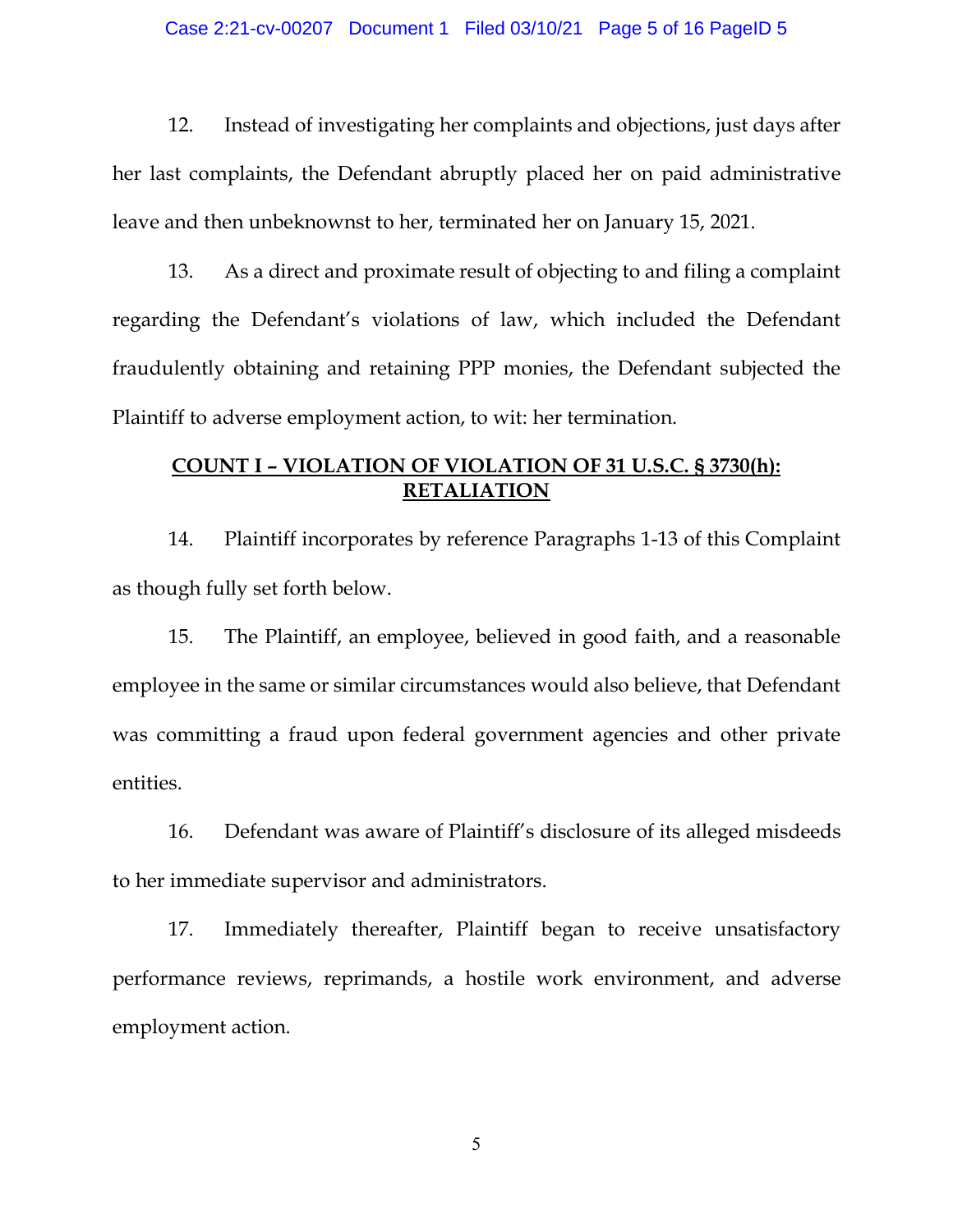#### Case 2:21-cv-00207 Document 1 Filed 03/10/21 Page 6 of 16 PageID 6

18. Immediately after objecting to Defendant's misdeeds, Plaintiff began to be subjected to retaliation.

19. Pursuant to 31 U.S.C. § 3730(h) of the False Claims Act (hereinafter "FCA"), any employee who is discharged, demoted, suspended, threatened, harassed and otherwise discriminated against in the terms and conditions of employment by his or her employer because of lawful acts done under the FCA is entitled to all relief necessary to make the employee whole.

20. The purpose of the FCA, as explained in the Senate report accompanying the 1986 amendments to the FCA, states that Congress added a retaliation provision to the FCA "to halt companies… from using the threat of economic retaliation to silence 'whistleblowers'" and to "assure those who may be considering exposing fraud that they are legally protected from retaliatory acts." S. Rep. No. 99-345, at 34 (1986), U.S. Code Cong. & Admin News 1986, at 5266, 5299.

21. Defendant began its negative employment actions against Plaintiff and ultimately did discharge her from her position for reasons contrary to public policy, as set out in 31 U.S.C. § 3730(h) and without just cause.

22. Defendant, in discharging, suspending, demoting, threatening, disciplining and harassing Plaintiff in and from her employment, retaliated and discriminated against her because of complaints and concerns raised by her to Defendant.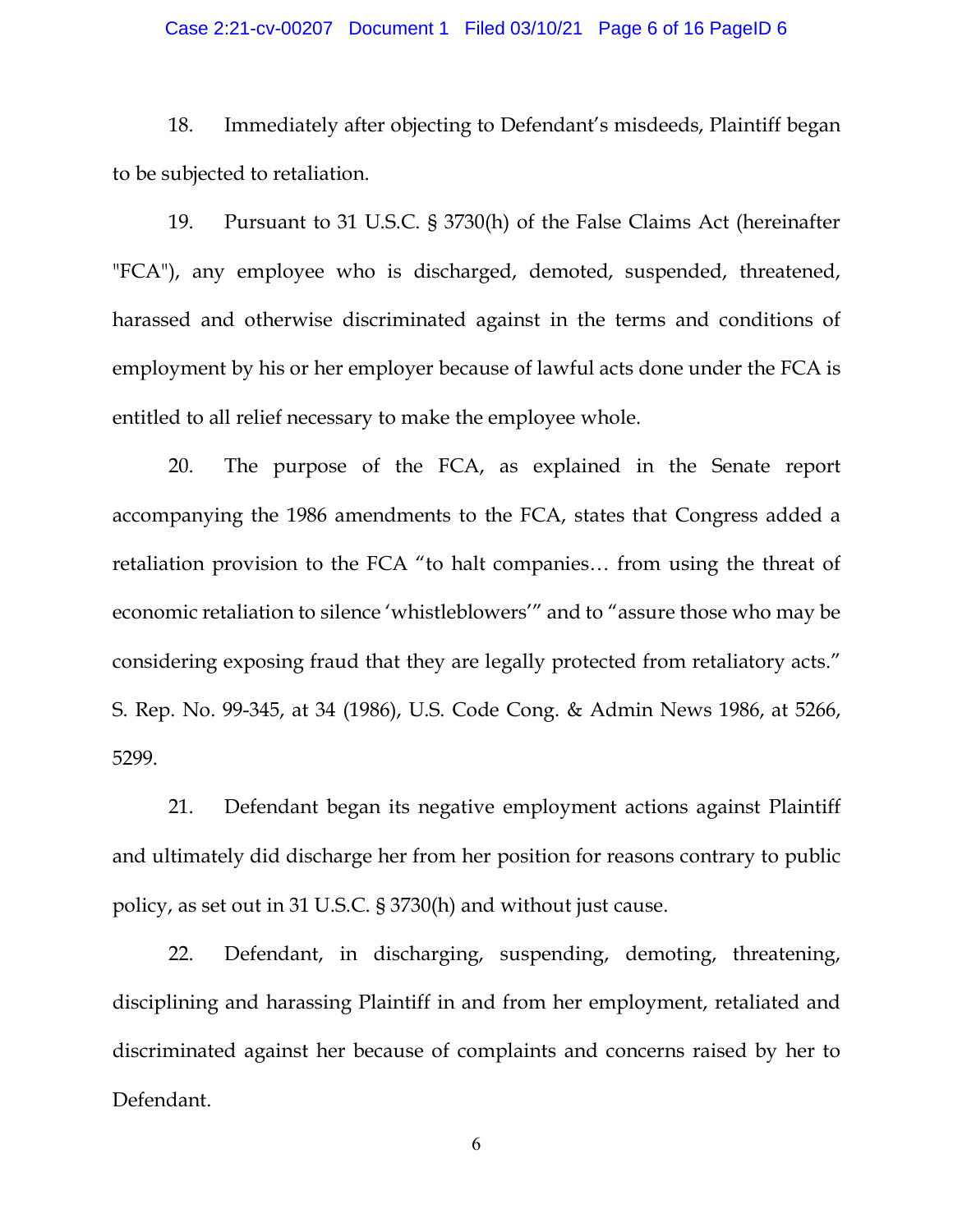#### Case 2:21-cv-00207 Document 1 Filed 03/10/21 Page 7 of 16 PageID 7

23. The acts of Defendant in demoting, suspending, threatening, disciplining, harassing, discriminating, and retaliating against Plaintiff, including but not limited to the wrongful discharge of employment, adverse employment actions, denial of true and correct performance appraisals, demotion and termination of Plaintiff by Defendant violated the provisions of 31 U.S.C. § 3730(h).

24. Following Plaintiff's objection to Defendant's misappropriation and illegal retention of federal funds, Defendant has discriminated, suspended, demoted, threatened, disciplined, harassed and retaliated against Plaintiff for lawful conduct protected under the FCA.

25. Defendant has terminated, discharged, suspended, threatened, disciplined, harassed, and discriminated against Plaintiff in her employment in violation of 31 U.S.C. § 3730(h).

26. Defendant has discriminated and retaliated against Plaintiff for lawful and protected conduct in connection with her investigation for, initiation of, testimony, potential testimony concerning, and assistance in an action filed or to be filed under the FCA, 31 U.S.C. § 3729 et seq.

27. Plaintiff is entitled to all relief necessary to make her whole, including reinstatement with the same seniority status that she would have had but for the discrimination and two times the amount of back pay.

28. Plaintiff, pursuant to 31 U.S.C. § 3730(h), is entitled to litigation costs and all reasonable attorneys' fees incurred in connection with this action.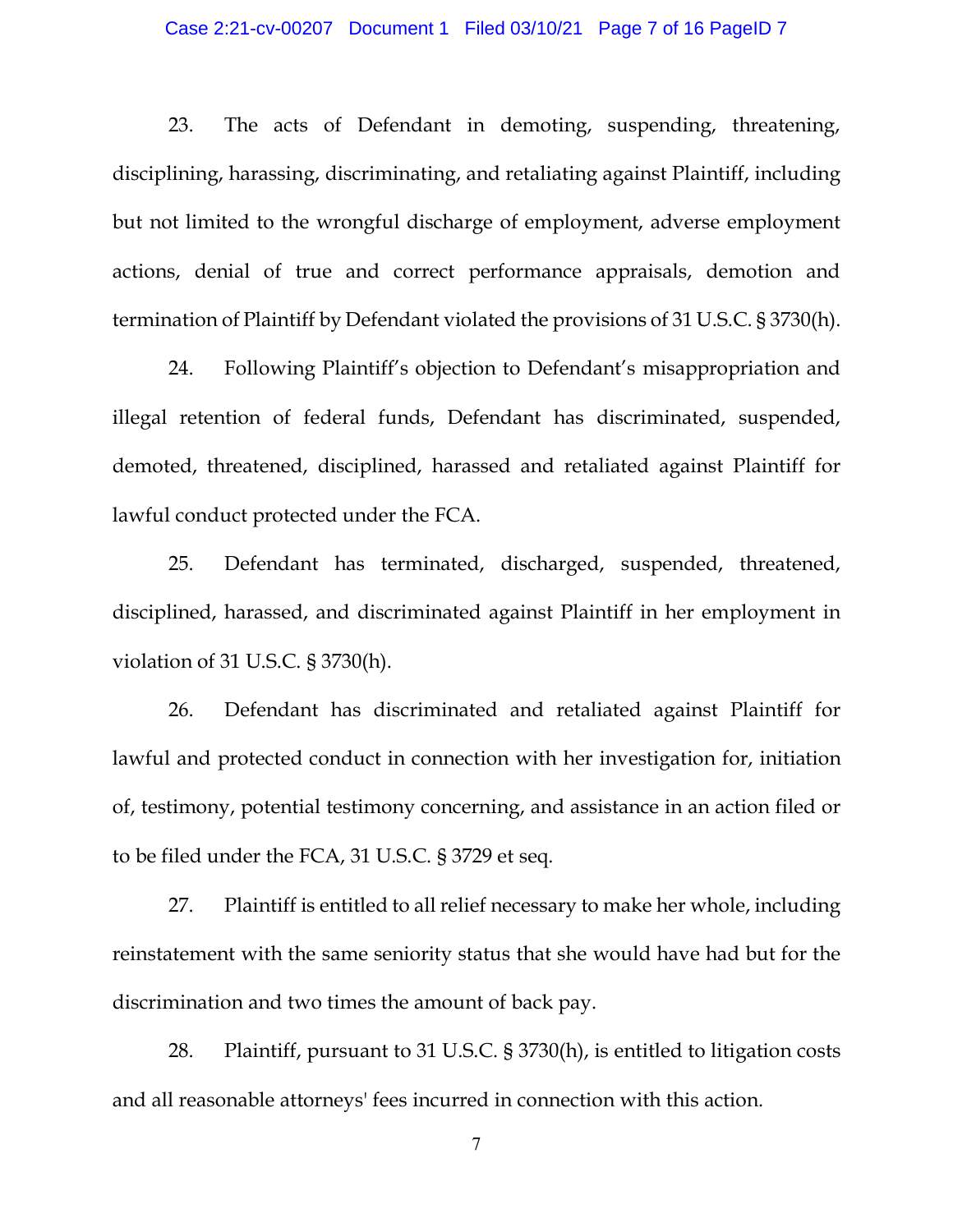#### Case 2:21-cv-00207 Document 1 Filed 03/10/21 Page 8 of 16 PageID 8

29. Plaintiff's conduct, including but not limited to investigating Defendant's misappropriation and retention of federal funds, and also raising complaints concerning same and bearing witness to violations of same, potential testimony concerning, potential initiation of and assistance in an action filed or potentially to be filed pertaining to the FCA, is all protected conduct under the FCA.

30. Defendant knew that Plaintiff was engaged in protected conduct as referenced herein.

31. Defendant discharged, terminated, demoted, suspended, threatened, disciplined and harassed Plaintiff from her employment and after her employment, and otherwise discriminated against her because of her protected conduct. In fact, after she was terminated and communicated her intent to pursue whistleblower action and to put a stop to the Defendant's illegal practices, the Defendant suddenly threatened to report her to the State Attorney's Office.

32. As a direct and proximate result of the violations of 31 U.S.C. § 3730(h) as referenced and cited herein, Plaintiff has lost all the benefits and privileges of her employment and has been substantially and significantly injured in her career path that was anticipated from her employment.

33. As a direct and proximate result of the violations of 31 U.S.C. § 3730(h) as referenced and cited herein, and as a direct and proximate result of the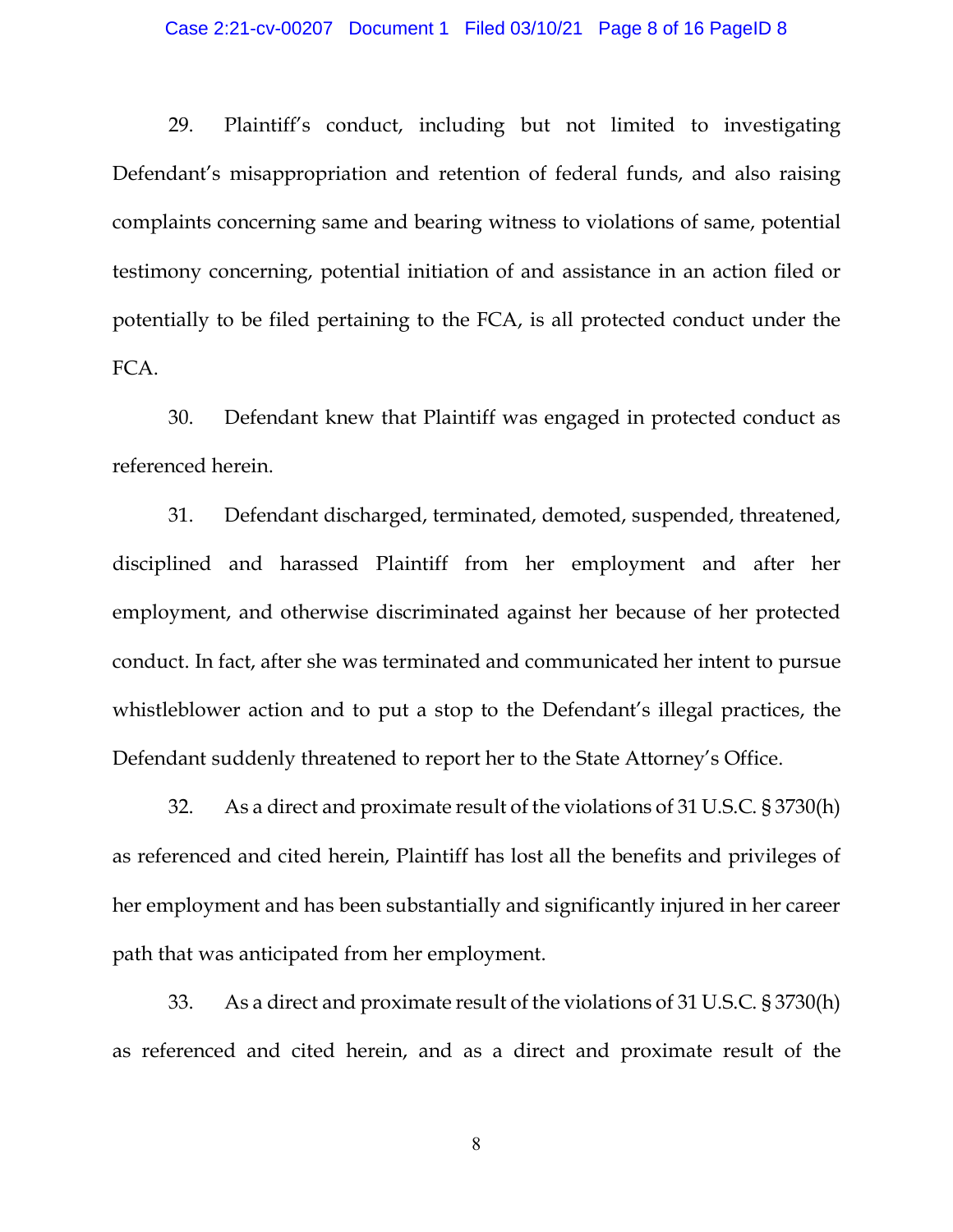#### Case 2:21-cv-00207 Document 1 Filed 03/10/21 Page 9 of 16 PageID 9

prohibited acts perpetrated against her, Plaintiff is entitled to all relief necessary to make her whole.

**WHEREFORE**, Plaintiff requests trial by jury of all issues so triable as of right, and:

- i. Injunctive relief directing this Defendant to cease and desist from all retaliation against employees who engage in speech protected by the FCA;
- ii. Back pay and all other benefits, perquisites and other compensation for employment which Plaintiff would have received had she maintained her position with the Defendant, plus interest, including but not limited to lost salary and bonuses;
- iii. Double back pay;
- iv. Front pay, including raises, benefits, insurance costs, benefits costs, and retirement benefits;
- v. Reimbursement of all expenses and financial losses Plaintiff has incurred as a result of the Defendant's actions;
- vi. Declaratory relief declaring the acts and practices of the Defendant to be in violation of the statutes cited above;
- vii. Reasonable attorney's fees plus costs;
- viii. Compensatory damages, and;
- ix. Such other relief as this Court shall deem appropriate.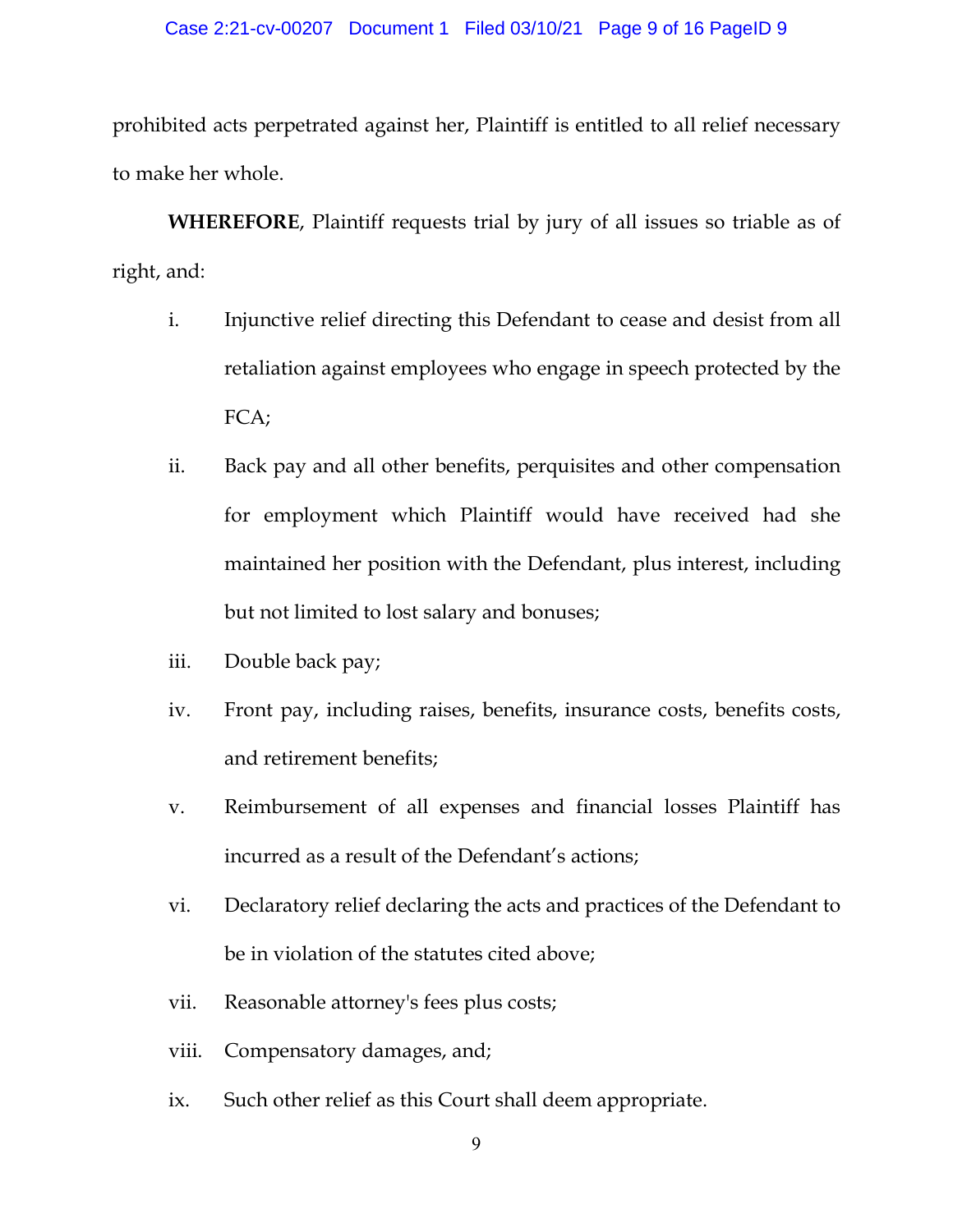# **COUNT II –VIOLATION OF FLORIDA STATUTE 448.102: FLORIDA'S PRIVATE WHISTLEBLOWER ACT**

34. Plaintiff incorporates by reference Paragraphs 1-13 of this Complaint

as though fully set forth below.

35. Plaintiff was an employee of the Defendant, a private company.

36. At all material times, Plaintiff was to be protected from negative

employment action by Florida Statute 448.102(1)-(3), commonly known as

Florida's "whistleblower statute," which in relevant part provides:

"An employer may not take any retaliatory personnel action against an employee because the employee has:

- (1) Disclosed, or threatened to disclose, to any appropriate governmental agency, under oath, in writing, an activity, policy, or practice of the employer that is in violation of a law, rule, or regulation. However, this subsection does not apply unless the employee has, in writing, brought the activity, policy, or practice to the attention of a supervisor or the employer and has afforded the employer a reasonable opportunity to correct the activity, policy, or practice;
- (2) Provided information to, or testified before, any appropriate governmental agency, person, or entity conducting an investigation, hearing, or inquiry into an alleged violation of a law, rule, or regulation by the employer, and;
- (3) Objected to, or refused to participate in, any activity, policy, or practice of the employer which is in violation of a law, rule, or regulation."
- 37. Plaintiff did engage in statutorily protected activity by her objections,

written complaints, and refusal to participate in, the Defendant's illegal practices.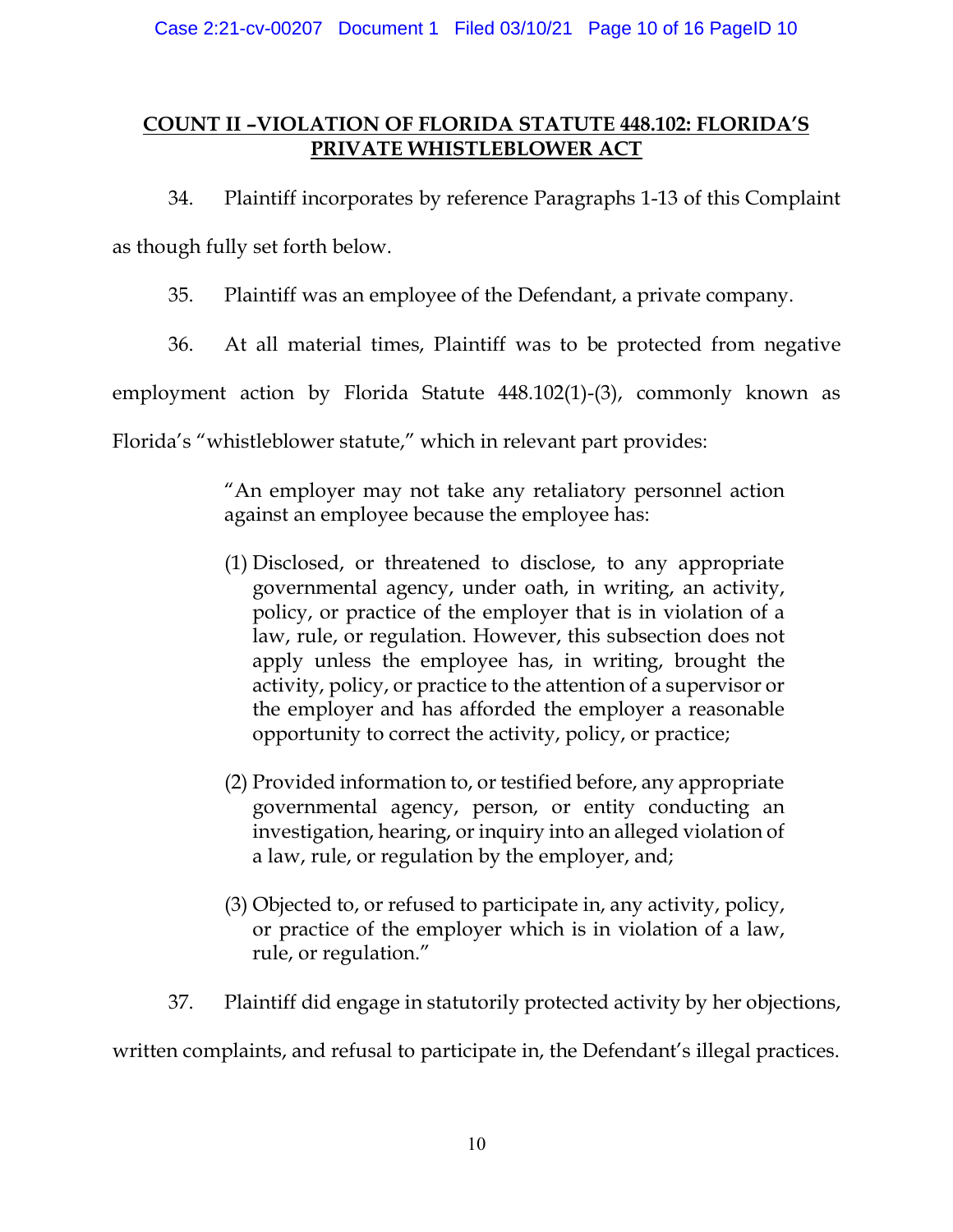#### Case 2:21-cv-00207 Document 1 Filed 03/10/21 Page 11 of 16 PageID 11

38. Immediately after engaging in statutorily protected activity, Plaintiff suffered negative employment action, her termination, which is a direct result of this statutorily protected activity.

39. Plaintiff's termination and her engaging in statutorily protected activity are causally related.

40. The Defendant knew that Plaintiff was engaged in protected conduct as referenced herein.

41. The Defendant discharged, terminated and retaliated against Plaintiff from her employment and after her employment, and otherwise retaliated against her because of her protected conduct. In fact, after she was terminated and communicated her intent to pursue whistleblower action and to put a stop to the Defendant's illegal practices, the Defendant suddenly threatened to report her to the State Attorney's Office.

42. As a direct and proximate result of the violations of F.S. § 448.102, as referenced and cited herein, Plaintiff has lost all of the benefits and privileges of her employment and has been substantially and significantly injured in her career path that was anticipated from her employment.

43. As a direct and proximate result of the violations of F.S. § 448.102, as referenced and cited herein, and as a direct and proximate result of the prohibited acts perpetrated against her, Plaintiff is entitled to all relief necessary to make her whole.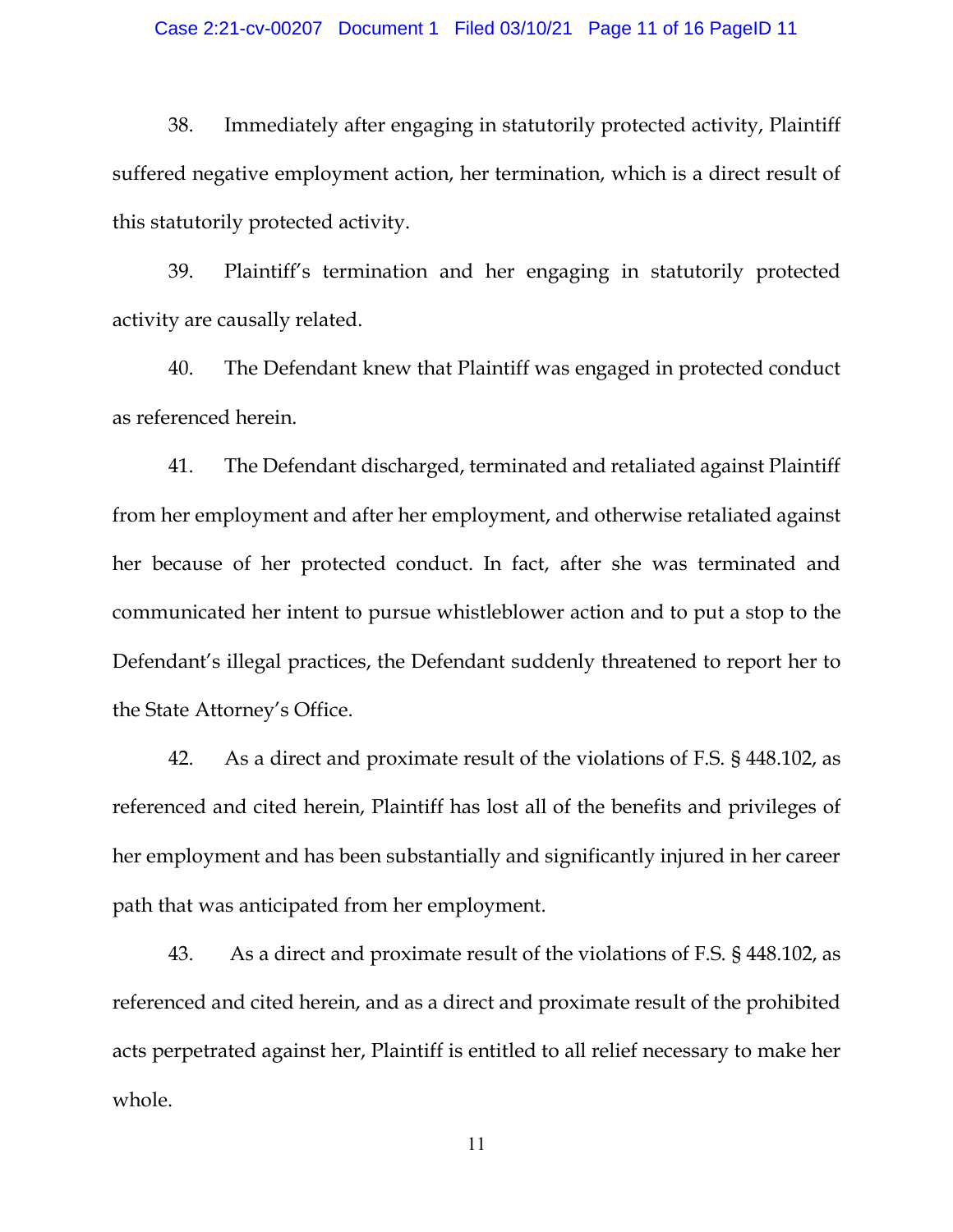**WHEREFORE,** Plaintiff demands damages against Defendant for violation of Florida's Private Sector Whistle-blower's Act (Section 448.102, Fla. Stat.), including but not limited to all relief available under Section 448.103, Fla. Stat., such as:

(a) an injunction restraining continued violation of this act,

(b) reinstatement of the employee to the same position held before the retaliatory personnel action, or to an equivalent position,

(c) reinstatement of full fringe benefits and seniority rights,

(d) compensation for lost wages, benefits, and other remuneration,

(e) any other compensatory damages allowable at law,

(f) attorney's fees, court costs and expenses, and

(g) such other relief this Court deems just and proper.

## **COUNT III – VIOLATION OF FLORIDA'S PUBLIC WHISTLEBLOWER ACT (PWA)**

44. Plaintiff incorporates by reference Paragraphs 1-13 of this Complaint as though fully set forth below.

45. At all material times, Plaintiff was an employee and the Defendant was her employer covered by and within the meaning of the PWA.

46. Defendant engages in business with any one or more of the following: a state, regional, county, local, or municipal government entity, whether executive, judicial, or legislative; an official, officer, department, division, bureau,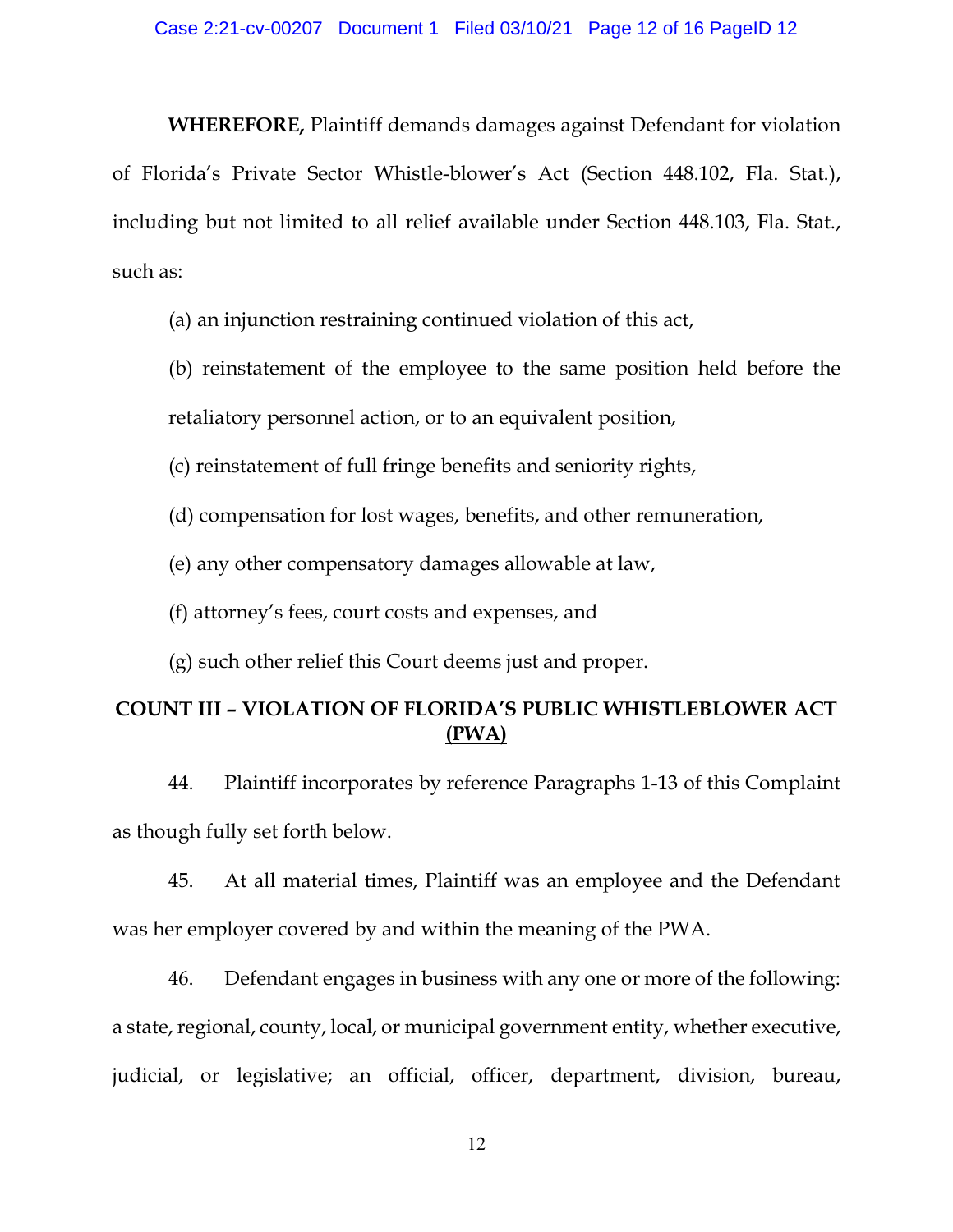#### Case 2:21-cv-00207 Document 1 Filed 03/10/21 Page 13 of 16 PageID 13

commission, authority, or political subdivision therein; and/or a public school, community college, or state university.

47. Plaintiff was qualified for the position that she held with the Defendant.

48. Plaintiff did engage in statutorily protected activity.

49. Plaintiff did make several disclosures of the Defendant's violations of law to both the Defendant and its Chairman/CFO.

50. Plaintiff did suffer adverse employment action, which is causally linked to her engagement in statutorily protected activity.

51. Plaintiff's complaints and disclosures constitute a protected activity because his complaints and disclosures were concerning an unlawful activity of the Defendant.

52. Said protected activity was the proximate cause of the Defendant's negative employment actions against Plaintiff, which included Plaintiff's termination.

53. Instead of investigating Plaintiff's complaints and lauding her honest reporting of violations of law, the Defendant retaliated against the Plaintiff by terminating her employment.

54. The acts, failures to act, practices and policies of the Defendant set forth above constitute retaliation in violation of the PWA.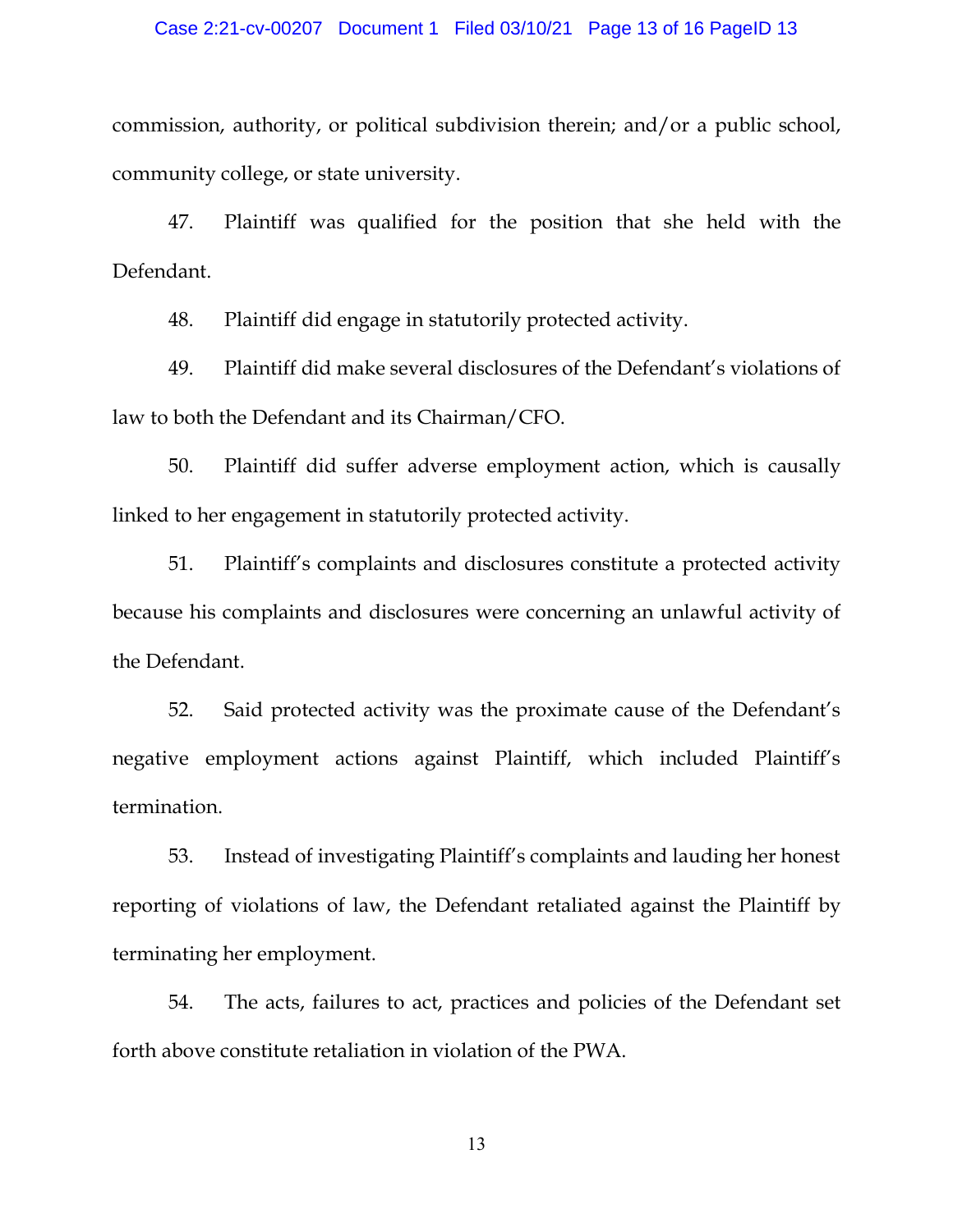55. As a direct and proximate result of the violations of the PWA, as referenced and cited herein, Plaintiff has lost all of the benefits and privileges of her employment and has been substantially and significantly injured in her career path.

56. As a direct and proximate result of the violations of the PWA, as referenced and cited herein, and as a direct and proximate result of the prohibited acts perpetrated against her, Plaintiff is entitled to all relief necessary to make her whole as provided for under the PWA.

57. As a direct and proximate result of the Defendant's actions, Plaintiff has suffered damages, including but not limited to, a loss of employment opportunities, loss of past and future employment income and fringe benefits, humiliation, and non-economic damages for physical injuries, mental and emotional distress.

**WHEREFORE**, Plaintiff requests trial by jury of all issues so triable as of right, and:

- i. Injunctive relief directing the Defendant to cease and desist from all retaliation against employees who engage in statutorily protected acts;
- ii. Back pay and all other benefits, perquisites and other compensation for employment which Plaintiff would have received had she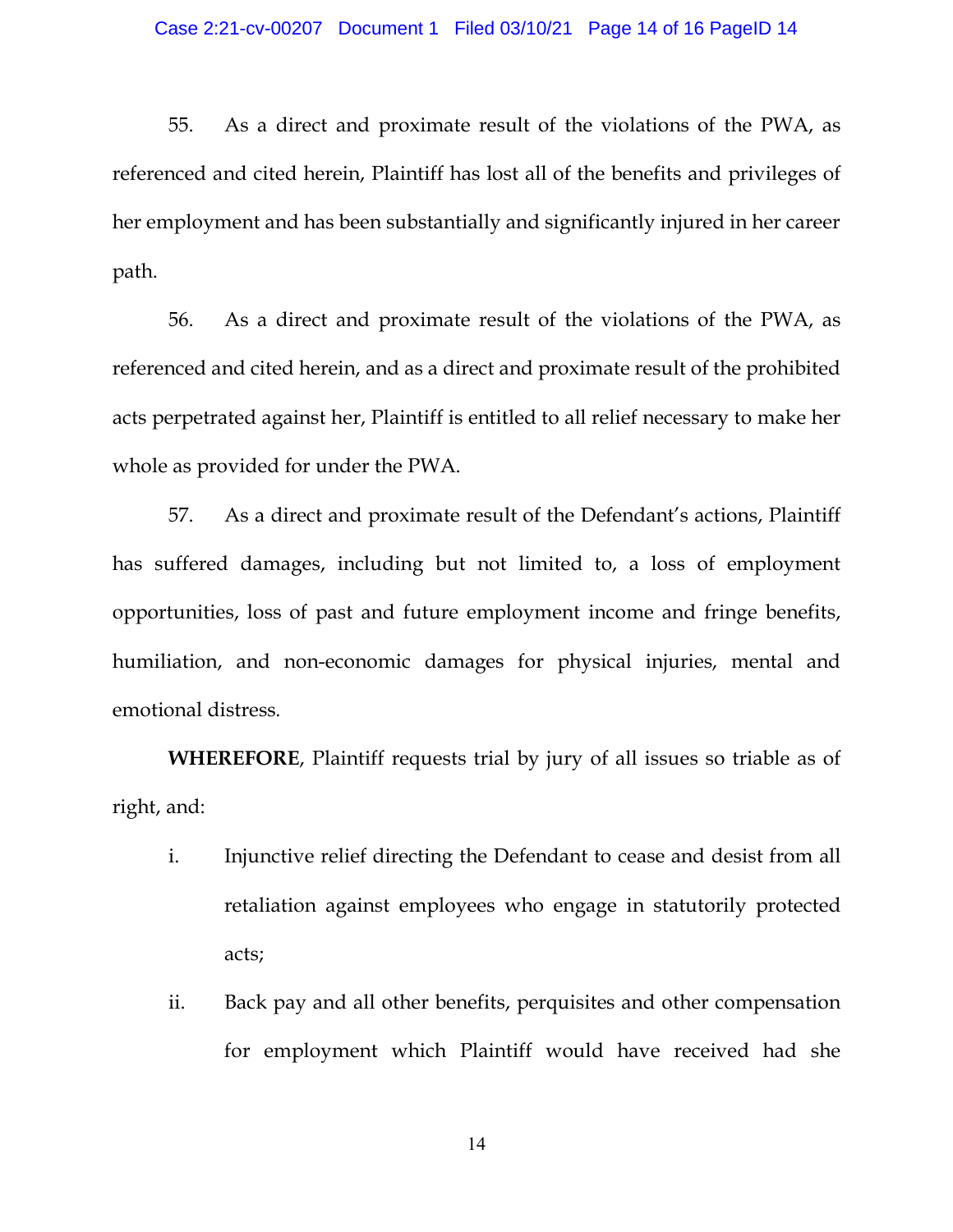maintained her position with the Defendant, plus interest, including but not limited to lost salary and bonuses;

- iii. Front pay, including raises, benefits, insurance costs, benefits costs, and retirement benefits;
- iv. Reimbursement of all expenses and financial losses Plaintiff has incurred as a result of Defendant's actions;
- v. Declaratory relief declaring the acts and practices of the Defendant to be in violation of the statute cited above;
- vi. Temporary reinstatement under F.S. §112.3187(9)(f);
- vii. Reasonable attorney's fees plus costs;
- viii. Compensatory damages, and;
- ix. Such other relief as this Court shall deem appropriate.